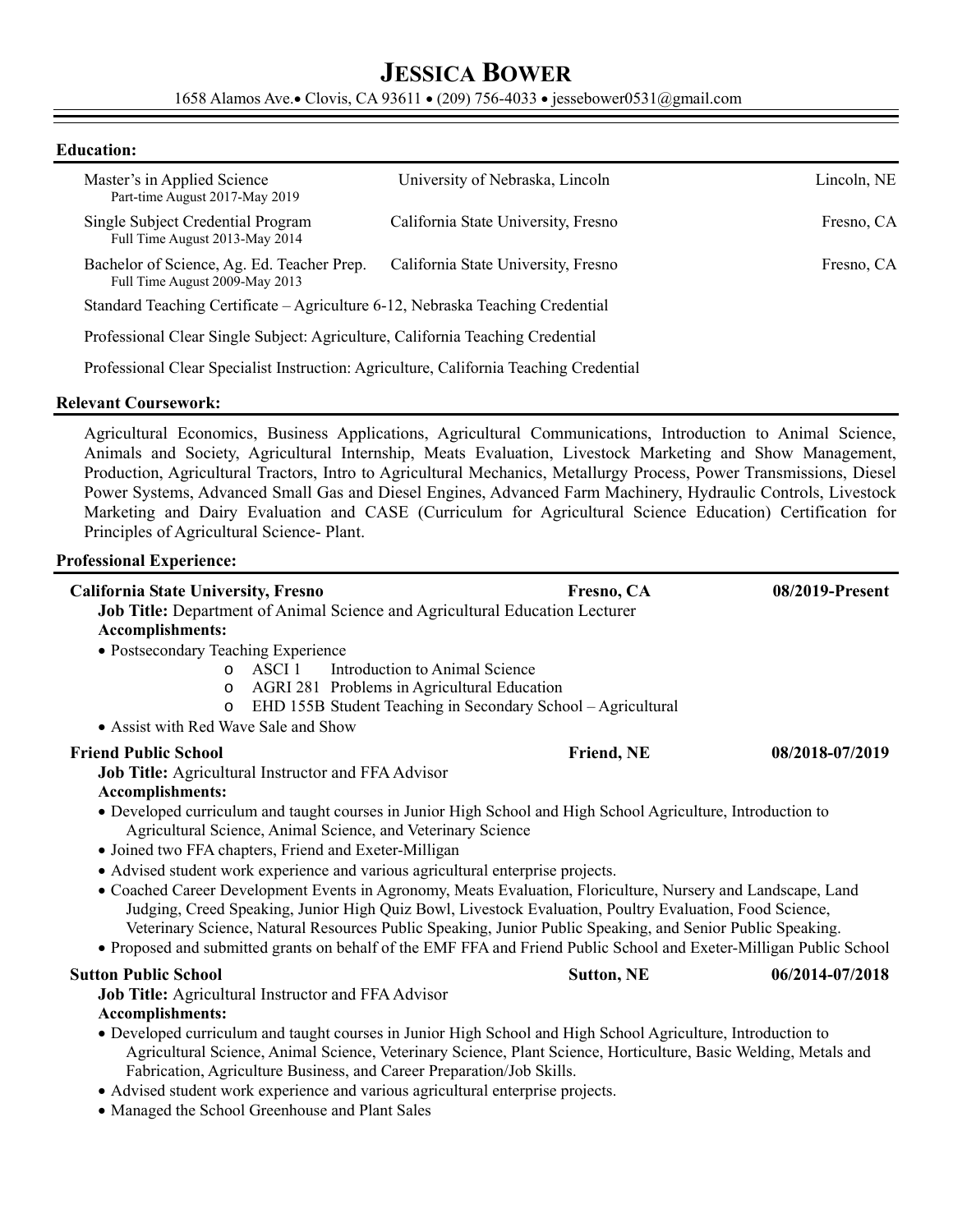- Coached Career Development Events in Agronomy, Meats Evaluation, Floriculture, Nursery and Landscape, Land Judging, Creed Speaking, Junior High Quiz Bowl, Livestock Evaluation, Food Science, Welding, Natural Resources Public Speaking, Junior Public Speaking, Senior Public Speaking, and Veterinary Science.
- Proposed and submitted grants on behalf of the Sutton FFA and Sutton Public Schools
- Participated in and/or lead several committees

| <b>Hilmar Unified Ag. Department</b>                                                                                                                                                                                                                                                                                                                                                                                                                                                               | Hilmar, CA | 01/2014-06/2014 |
|----------------------------------------------------------------------------------------------------------------------------------------------------------------------------------------------------------------------------------------------------------------------------------------------------------------------------------------------------------------------------------------------------------------------------------------------------------------------------------------------------|------------|-----------------|
| Job Title: Final Student Teacher - Hilmar Unified School District<br>Taught Courses in: Agriculture Earth Science, Welding, Introduction to Agriculture Mechanics<br>Coached State Winning Farm Power Team                                                                                                                                                                                                                                                                                         |            |                 |
| McFarlane-Coffman Agriculture Center                                                                                                                                                                                                                                                                                                                                                                                                                                                               | Clovis, CA | 08/2013-12/2013 |
| Job Title: Initial Student Teacher - Clovis East High School<br>Taught Courses in: Introduction to Agriculture, Exploratory Agricultural Science 7-8 <sup>th</sup> Grade,<br>Agricultural Mechanics and Engineering 1                                                                                                                                                                                                                                                                              |            |                 |
| California State University, Fresno - Sheep Unit<br><b>Job Title: Student Manager</b><br>Accomplishments:<br>• Nutrition distribution, lamb management and administration of vaccine<br>• Day-to-day flock health and management tasks                                                                                                                                                                                                                                                             | Fresno, CA | 08/2009-05/2013 |
| • Breeding program including selection and ewe care                                                                                                                                                                                                                                                                                                                                                                                                                                                |            |                 |
| California State University, Fresno - Gibson Farm Market<br>Job Title: Interim Manager<br><b>Accomplishments:</b><br>• Employee scheduling, news and media coverage, community networking<br>• Deposits, authorizations, credit card payments, and product management<br>• Inventory, computer/register receipts, stocking the store, and product evaluation<br>• Assisted in planning for the new Farm Market to be built in 2013<br>• Hired, managed student tasks, and delegated various duties | Fresno, CA | 03/2012-08/2012 |
| California State University, Fresno - Agricultural Operations<br><b>Job Title: Student Assistant</b><br><b>Accomplishments:</b><br>• Performed front office management and accounting duties<br>• Facilitated the upkeep of state blanket purchase orders and vendor invoices for Farm Maintenance team and Farm<br>Machinery Center<br>· Ordered alterations, process incoming maintenance and repair work orders, and assisted with equipment and vehicle                                        | Fresno, CA | 05/2010-05/2012 |
| check out logs<br>• Generated fuel tax reports and equipment use and fuel chargebacks<br>• Maintained administrative calendars, schedules, and communicated and corresponded with other faculty and staff on<br>campus as needed                                                                                                                                                                                                                                                                   |            |                 |
| California State University, Fresno - Gibson Farm Market<br>Job Title: Student Manager- Internship<br><b>Accomplishments:</b><br>• Employee scheduling, news and media coverage, community networking<br>• Deposits, authorizations, credit card payments, and product management<br>• Computer/register receipts, stocking the store, and product evaluation                                                                                                                                      | Fresno, CA | 06/2011-08/2011 |
| <b>Professional Development:</b>                                                                                                                                                                                                                                                                                                                                                                                                                                                                   |            |                 |
| Friend Public Schools New Teacher Program (2018-2019)<br>Nebraska Agricultural Education Fall Symposium Session Presenter (2018)<br>٠                                                                                                                                                                                                                                                                                                                                                              |            |                 |

- Nebraska Agricultural Education Fall Symposium (2015, 2017, 2018)
- Association for Career and Technical Education (ACTEN) and National Association of Agricultural Education (NAAE) Conference, Nashville, TN (2017)
- Nebraska Educational Technology Association Spring Conference (2015, 2017)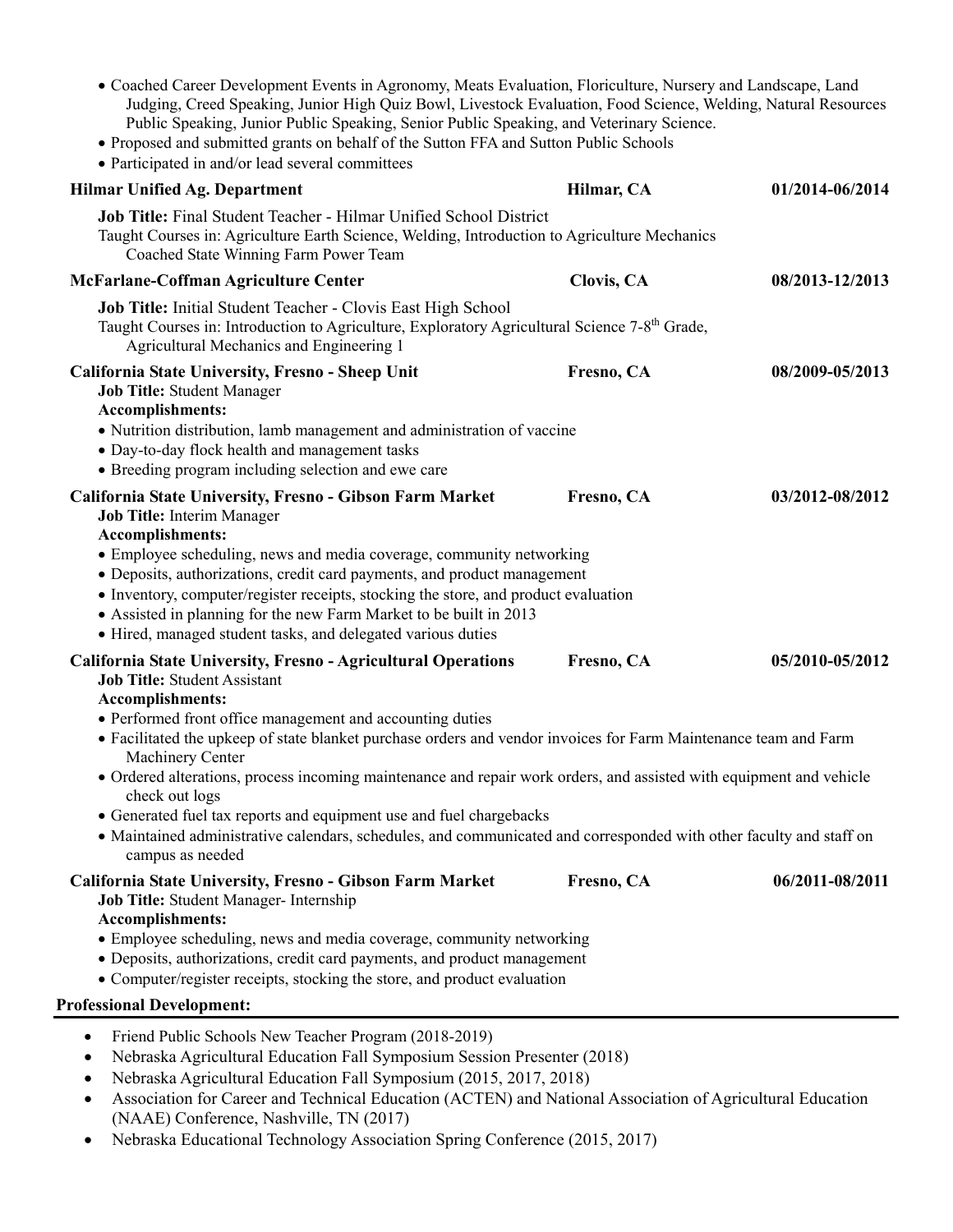- Curriculum for Agricultural Science Education Certification for Principles of Agricultural Science- Plant (2017)
- Nebraska Career Education Conference (2014, 2015, 2017)
- Sutton Public Schools New Teacher Program Mentor (2016-2017)
- Sutton Public Schools New Teacher Program (2014-2016)
- California Agriculture Teachers Association Conference (2014)
- North American Meat Association Expo (2013)
- Reciprocal Meats Conference (2012)
- California Association of Meat Processors Convention (2012)
- California Cattlemen's Association Conference, Reno NV (2011)

### **Leadership Activities/Professional Organizations and Affiliations**

- Nebraska FFA Alumni Association Secondary Ag Ed. Inst. Representative (2017-2019)
- EMF FFA Ag. Boosters Member (2018-2019)
- Nebraska Farm Bureau Foundation Member (2015-2019)
- Nebraska Agricultural Educators Association (2014-2019)
- National Association of Agricultural Educators (2014-2019)
- Association for Career and Technical Education (2014-2019)
- Nebraska State Education Association (2014-2019)
- Sutton FFA Alumni Chapter Member (2014-2018)
- Nebraska FFA District 6 Proficiency Judge (2015, 2016, 2017, 2018)
- Nebraska Agricultural Education Beginning Teacher Program (2014-2015)
- Nebraska FFA State Proficiency Judge (2015)
- CSUF Meat Science Club- Secretary (2011-2013)
- CSUF Ag. Mechanics Field Day Chairman (2012, 2013)
- CSUF Red Wave Sale- Sheep Chairman (2010, 2011, 2012, 2013)
- CSUF Red Wave Classic Show- Sheep Chairman (2010, 2011, 2012, 2013)
- CSUF Young Cattlemen's Member (2010, 2011, 2012, 2013)
- CSUF Poultry Society Member (2011-2012)
- CSUF Ag Boosters BBQ- Solicited Donations, Managed Social Hour Food (2010-2011)
- CSU Fresno AG Business Club -Public Relations Coordinator (2010)

#### **Grants Submitted and Funded to Date:**

- Nebraska Investment Finance Authority Governor's Agricultural Excellence Award \$2500- Drone (2018)
- Friend Education Foundation Grant \$500 Outside Classroom Beautification Project (2018)
- Friend Education Foundation Grant \$500 Professional Development Expenses (2018)
- Flint Hills Resources Grant \$1000 (2018)
- FFA living to Serve Grant- \$400 towards Community Service Project (2018)
- SEF Grant \$2377.43- Two Tower Gardens (2017)
- Nebraska Investment Finance Authority Governor's Agricultural Excellence Award \$2500- Drone (2017)
- Nebraska Farm Bureau Teacher of the Year \$1000- Classroom Supplies for Plant Science
- CASE Training and Supplies (2017)
	- **Partners for Innovation \$1000**
	- Dupont Pioneer \$1000
	- Soybean Board \$1375
- reVision Grant Co-Writer \$26,500.55 for Agricultural Education (2017)
	- CASE: Plant- The Principles of Agricultural Lab-Aids Material Set
	- Student Edition Giant Flower Dicot Model
	- **Tower Garden**
	- CASE: Animal- The Principles of Agricultural Lab-Aids Material Set
	- Rumen Model
	- RealCareer® Welding Defects Classroom Kit
	- **Electrical Circuit Board**
	- Lonestar Spitfire 4x4 with Powermax 65